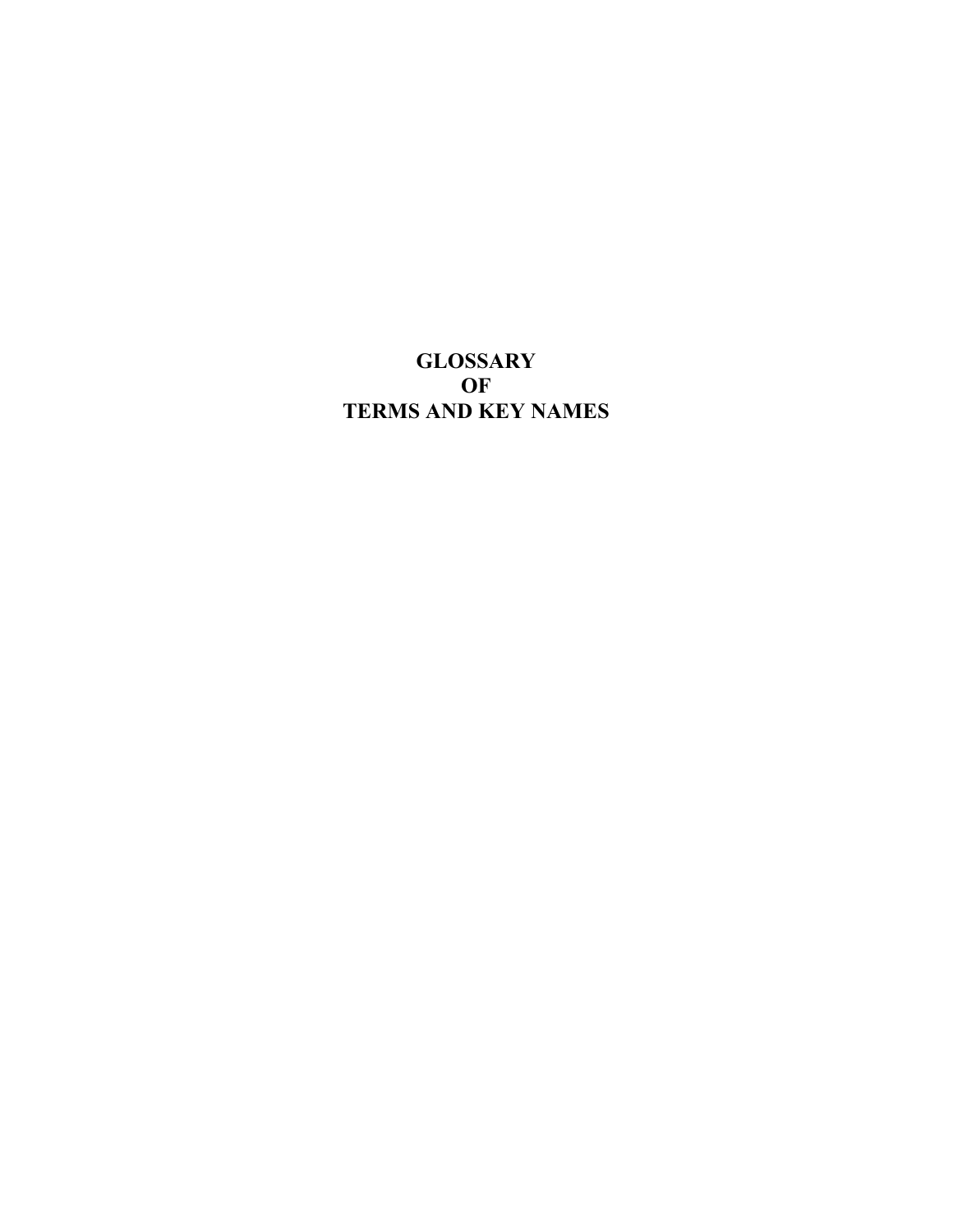## **GLOSSARY OF TERMS AND ACRONYMS**

| <b>ACS</b>              | FBI Automated Case System                                                                                                                                                                                                                                                                                                                                                                                                                                                                                                                                   |
|-------------------------|-------------------------------------------------------------------------------------------------------------------------------------------------------------------------------------------------------------------------------------------------------------------------------------------------------------------------------------------------------------------------------------------------------------------------------------------------------------------------------------------------------------------------------------------------------------|
| Actionable Intelligence | Intelligence information that is directly useful to customers for<br>immediate exploitation without having to go through the full<br>intelligence production process; it may address strategic or tactical<br>needs, close support of US negotiating teams, or action elements<br>dealing with such matters as international terrorism or narcotics.                                                                                                                                                                                                        |
| <b>AIG</b>              | Assessments and Information Group - Counterterrorist Center's<br>analytic arm pre-September 11. After September 11 <sup>th</sup> this office<br>became the Office of Terrorism Analysis.                                                                                                                                                                                                                                                                                                                                                                    |
| Agent                   | (1) A person who engages in clandestine intelligence activity under<br>the direction of an intelligence organization but who is not an<br>office, employee, or co-opted worker of that organization. (2) An<br>individual who acts under the direction of an intelligence agency or<br>security service to obtain, or assist in obtaining, information for<br>intelligence or counterintelligence purposes. (3) One who is<br>authorized or instructed to obtain or to assist in obtaining<br>information for intelligence or counterintelligence purposes. |
| Analysis                | A process in the production step of the intelligence cycle in which<br>intelligence information is subjected to systematic examination in<br>order to identify significant facts and derive conclusions therefrom.                                                                                                                                                                                                                                                                                                                                          |
| Asset                   | $(1)$ Any resource – a person, group, relationship, instrument<br>installation, supply – at the disposition of an intelligence agency<br>for use in an operational or support role. (2) A person who<br>contributes to a clandestine mission but is not a fully controlled<br>agent.                                                                                                                                                                                                                                                                        |
|                         |                                                                                                                                                                                                                                                                                                                                                                                                                                                                                                                                                             |
| <b>BW</b>               | <b>Biological Warfare</b>                                                                                                                                                                                                                                                                                                                                                                                                                                                                                                                                   |
| <b>CBRN</b>             | Chemical, Biological, Radiological, Nuclear                                                                                                                                                                                                                                                                                                                                                                                                                                                                                                                 |
| <b>CDC</b>              | FBI Chief Division Counsel (Chief Field Office Counsel)                                                                                                                                                                                                                                                                                                                                                                                                                                                                                                     |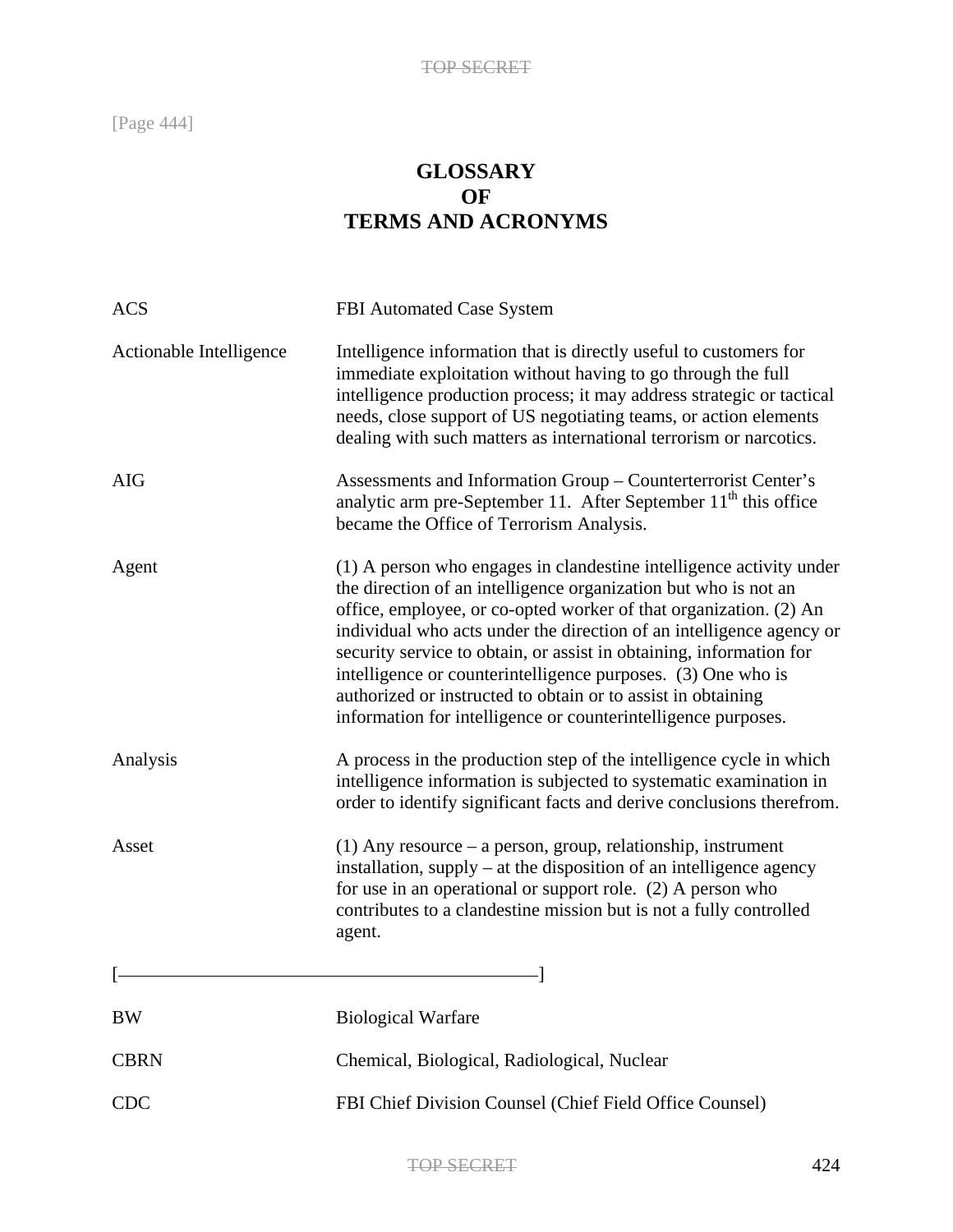| <b>CIA</b>                   | Central Intelligence Agency. An Intelligence Community agency<br>established under the National Security Council for the purpose of<br>coordinating the intelligence activities of several US departments<br>and agencies in the interest of national security. The CIA collects,<br>[page 445] produces, and disseminates foreign intelligence and<br>counterintelligence; conducts counterintelligence activities abroad;<br>collects, produces, and disseminates intelligence on foreign aspects<br>of narcotics production and trafficking; conducts special activities<br>approved by the President; and conducts research, development,<br>and procurement of technical systems and devices.                                                            |
|------------------------------|---------------------------------------------------------------------------------------------------------------------------------------------------------------------------------------------------------------------------------------------------------------------------------------------------------------------------------------------------------------------------------------------------------------------------------------------------------------------------------------------------------------------------------------------------------------------------------------------------------------------------------------------------------------------------------------------------------------------------------------------------------------|
| <b>CIR</b>                   | Central Intelligence Report– A specific form of communicating<br>intelligence from the CIA to other agencies.                                                                                                                                                                                                                                                                                                                                                                                                                                                                                                                                                                                                                                                 |
| <b>Clandestine Operation</b> | A preplanned secret intelligence collection activity or covert<br>political, economic, propaganda, or paramilitary action conducted<br>so as to assure the secrecy of the operation; encompasses both<br>clandestine collection and covert action.                                                                                                                                                                                                                                                                                                                                                                                                                                                                                                            |
| Classification               | The determination that official information requires, in the interest<br>of national security, a specific degree of protection against<br>unauthorized disclosure, coupled with a designation signifying that<br>such a determination has been made; the designation is normally<br>termed a security classification and includes Confidential, Secret,<br>and Top Secret.                                                                                                                                                                                                                                                                                                                                                                                    |
| Compartmentation             | (1) Formal system of restricted access to intelligence activities,<br>such systems established by and/or managed under the cognizance<br>of the DCI to protect the sensitive aspects of sources, methods, and<br>analytical procedures of foreign intelligence information, limited to<br>individuals with a specific need for such information and who are<br>therefore given special security clearances and indoctrination in<br>order to have access to it. (2) Establishment and management of<br>an intelligence organization so that information about the<br>personnel, organization, or activities of one component is made<br>available to any other component or individual only to the extent<br>required for the performance of assigned duties. |
| Counterintelligence          | Information gathered and activities conducted to protect against<br>espionage, other intelligence activities, sabotage, or assassinations<br>conducted for or on behalf of foreign powers, organizations,<br>persons, or terrorist activities, but not including personnel,<br>physical, document, or communications security programs.                                                                                                                                                                                                                                                                                                                                                                                                                       |
| Counterterrorism             | Offensive measures taken to prevent, deter, and respond to a                                                                                                                                                                                                                                                                                                                                                                                                                                                                                                                                                                                                                                                                                                  |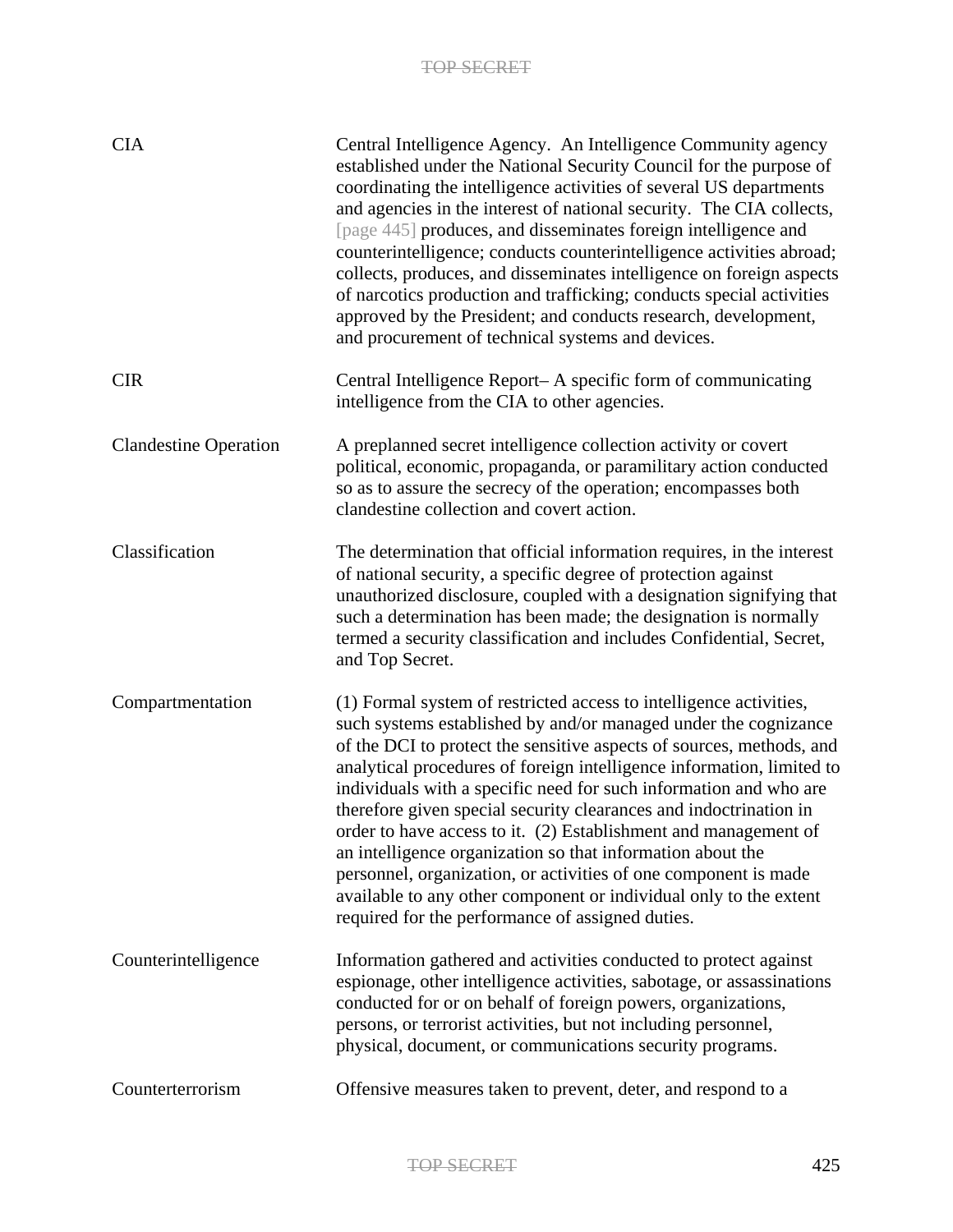|                         | terrorist act or the documented threat of such an act.                                                                                                                                                                                                                                                                                                                                                                                                                         |
|-------------------------|--------------------------------------------------------------------------------------------------------------------------------------------------------------------------------------------------------------------------------------------------------------------------------------------------------------------------------------------------------------------------------------------------------------------------------------------------------------------------------|
| <b>Covert Action</b>    | (1) An operation designed to influence governments, events,<br>organizations, or persons in support of foreign policy in a manner<br>that is not necessarily attributable to the sponsoring power; it may<br>[page 446] include political, economic, propaganda, or<br>paramilitary activities.<br>(2) Operations that are so planned and executed as to conceal the<br>identity of, or permit plausible deniability by, the sponsor.                                          |
| <b>Covert Operation</b> | (Preferred term - Clandestine operation). A covert operation<br>encompassing covert action and clandestine collection.                                                                                                                                                                                                                                                                                                                                                         |
|                         |                                                                                                                                                                                                                                                                                                                                                                                                                                                                                |
| <b>CSG</b>              | Counterterrorism Security Group (also known as the Coordinating<br>Subgroup)                                                                                                                                                                                                                                                                                                                                                                                                   |
| <b>CTAU</b>             | <b>Counterterrorist Action Unit</b>                                                                                                                                                                                                                                                                                                                                                                                                                                            |
| <b>CTC</b>              | DCI's Counterterrorist Center at the CIA                                                                                                                                                                                                                                                                                                                                                                                                                                       |
|                         |                                                                                                                                                                                                                                                                                                                                                                                                                                                                                |
| <b>CTD</b>              | FBI Counterterrorism Division                                                                                                                                                                                                                                                                                                                                                                                                                                                  |
| <b>DCI</b>              | Director of Central Intelligence (1) Primary advisor to the<br>President and National Security Council on national foreign<br>intelligence, appointed by the President with the consent of the<br>Senate. (2) Head of the Intelligence Community and responsible<br>for the development and execution of the National Foreign<br>Intelligence Program. (3) Director of the Central Intelligence<br>Agency.                                                                     |
| <b>DHS</b>              | DIA's Defense Human Intelligence (HUMINT) Service                                                                                                                                                                                                                                                                                                                                                                                                                              |
| <b>DHS</b>              | Department of Homeland Security                                                                                                                                                                                                                                                                                                                                                                                                                                                |
| <b>DIA</b>              | The Defense Intelligence Agency is an agency of the Intelligence<br>Community responsible for satisfying the foreign military and<br>military-related intelligence requirements of the Secretary of<br>Defense, the Joint Chiefs of Staff, the Unified and Specified<br>Commands, other Defense components, and, as appropriate, non-<br>defense agencies. It is a provider of military intelligence for<br>national foreign intelligence and counterintelligence products and |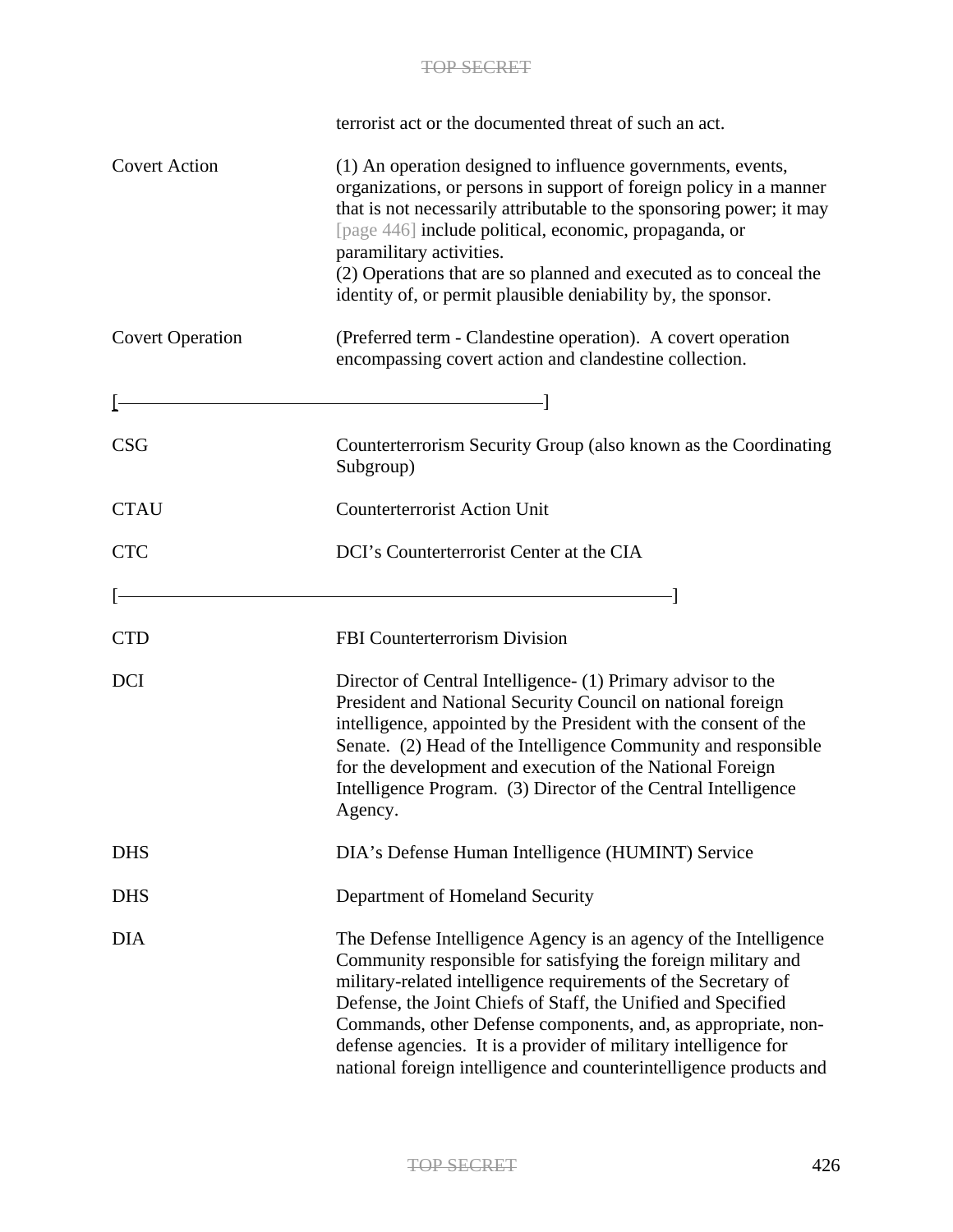|                            | is responsible for coordinating the intelligence activities of the<br>military services and managing the Defense Attaché System.                                                                                                                                                                                                                                                                                                                                                                                                                                                                                                                                                                                                                                                                    |
|----------------------------|-----------------------------------------------------------------------------------------------------------------------------------------------------------------------------------------------------------------------------------------------------------------------------------------------------------------------------------------------------------------------------------------------------------------------------------------------------------------------------------------------------------------------------------------------------------------------------------------------------------------------------------------------------------------------------------------------------------------------------------------------------------------------------------------------------|
| Dissemination              | The timely distribution of intelligence products (in oral, written, or<br>[page 447] graphic form) to departmental and agency intelligence<br>consumers in a suitable form.                                                                                                                                                                                                                                                                                                                                                                                                                                                                                                                                                                                                                         |
| <b>DNI</b>                 | Director of National Intelligence                                                                                                                                                                                                                                                                                                                                                                                                                                                                                                                                                                                                                                                                                                                                                                   |
| <b>Domestic Collection</b> | The acquisition of foreign intelligence information within the<br>United States from governmental or nongovernmental<br>organizations or individuals who are witting sources and choose to<br>cooperate by sharing such information.                                                                                                                                                                                                                                                                                                                                                                                                                                                                                                                                                                |
|                            |                                                                                                                                                                                                                                                                                                                                                                                                                                                                                                                                                                                                                                                                                                                                                                                                     |
| EC                         | <b>FBI Electronic Communication</b>                                                                                                                                                                                                                                                                                                                                                                                                                                                                                                                                                                                                                                                                                                                                                                 |
| Estimate                   | (1) An analysis of a foreign situation, development, or trend that<br>identifies its major elements, interprets the significance, and<br>appraises the future possibilities and the prospective results of the<br>various actions that might be taken. (2) An appraisal of the<br>capabilities, vulnerabilities, and potential courses of action of a<br>foreign nation or combination of nations in consequence of a<br>specific national plan, policy, decision, or contemplated course of<br>action. (3) An analysis of an actual or contemplated clandestine<br>operation in relation to the situation in which it is or would be<br>conducted in order to identify and appraise such factors as<br>available and needed assets, and potential obstacles,<br>accomplishments, and consequences. |
| <b>FAA</b>                 | <b>Federal Aviation Administration</b>                                                                                                                                                                                                                                                                                                                                                                                                                                                                                                                                                                                                                                                                                                                                                              |
| Fatwa                      | Religious decree                                                                                                                                                                                                                                                                                                                                                                                                                                                                                                                                                                                                                                                                                                                                                                                    |
| <b>FBI</b>                 | Federal Bureau of Investigation-The FBI is within the Department<br>of Justice. It is the principal law enforcement investigative arm of<br>the US government and the lead agency responsible for<br>counterterrorism in the United States.                                                                                                                                                                                                                                                                                                                                                                                                                                                                                                                                                         |
| FinCEN                     | Financial Crimes Enforcement Network of the Treasury<br>Department                                                                                                                                                                                                                                                                                                                                                                                                                                                                                                                                                                                                                                                                                                                                  |
| Finding                    | A determination made by the President stating that a particular<br>intelligence operation is important to the national security of the                                                                                                                                                                                                                                                                                                                                                                                                                                                                                                                                                                                                                                                              |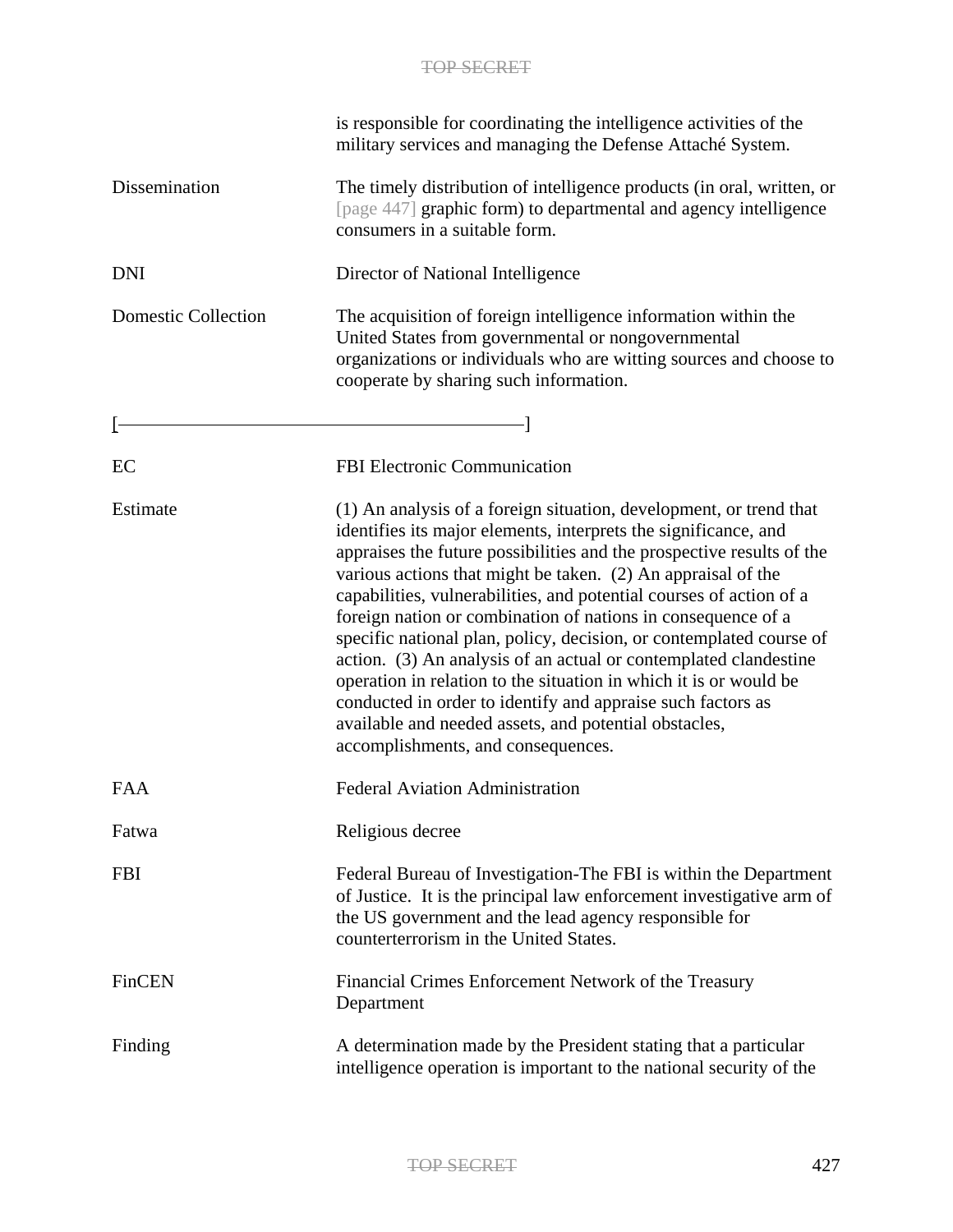| [Page 448]                   | United States, in compliance with Section 503 (50 U.S.C. 413b) of<br>the National Security Act, as amended.                                                                                                                                                                                                                                                                                                                                                                                        |
|------------------------------|----------------------------------------------------------------------------------------------------------------------------------------------------------------------------------------------------------------------------------------------------------------------------------------------------------------------------------------------------------------------------------------------------------------------------------------------------------------------------------------------------|
| Finished Intelligence        | (1) The product resulting from the collection, processing,<br>integration, analysis, evaluation, and interpretation of available<br>information concerning foreign countries or areas. (2) The final<br>result of the production step of the intelligence cycle; the<br>intelligence product.                                                                                                                                                                                                      |
| <b>FISA Court</b>            | Court that reviews, for sufficiency, applications for orders issued<br>under the Foreign Intelligence Surveillance Act.                                                                                                                                                                                                                                                                                                                                                                            |
| FISA Order                   | Order authorized under the Foreign Intelligence Surveillance Act<br>to conduct electronic or physical searches within the US for<br>foreign intelligence purposes.                                                                                                                                                                                                                                                                                                                                 |
| Foreign intelligence service | An organization of a foreign government that engages in<br>intelligence activities.                                                                                                                                                                                                                                                                                                                                                                                                                |
| Foreign Liaison              | Efforts to work with foreign government intelligence services,<br>including law enforcement agencies that gather or carry out<br>intelligence-related activities. Examples of foreign liaison include<br>sharing information, joint collection efforts, and the arrest of<br>suspected terrorists by foreign governments using US-supplied<br>information. Every major US intelligence agency has some form<br>of liaison relationship with foreign governments.                                   |
|                              |                                                                                                                                                                                                                                                                                                                                                                                                                                                                                                    |
|                              | $[$                                                                                                                                                                                                                                                                                                                                                                                                                                                                                                |
| <b>HPSCI</b>                 | House Permanent Select Committee on Intelligence- A permanent<br>select committee of the House of Representatives established by<br>House Rule XLVIII, whose function is to monitor and provide<br>oversight for the Intelligence Community and intelligence-related<br>activities of all other government organizations. The committee is<br>also responsible for legislation pertaining to intelligence agencies<br>and activities, including authorizing appropriations for such<br>activities. |
| IC                           | Intelligence Community-The aggregate of the following executive<br>branch organizations and agencies involved in intelligence<br>activities: the Central Intelligence Agency; the National Security<br>Agency; the Defense Intelligence agency; offices within the<br>Department of Defense for the collection of specialized national<br>foreign intelligence through reconnaissance programs; the Bureau<br>of Intelligence and Research of the Department of State;                             |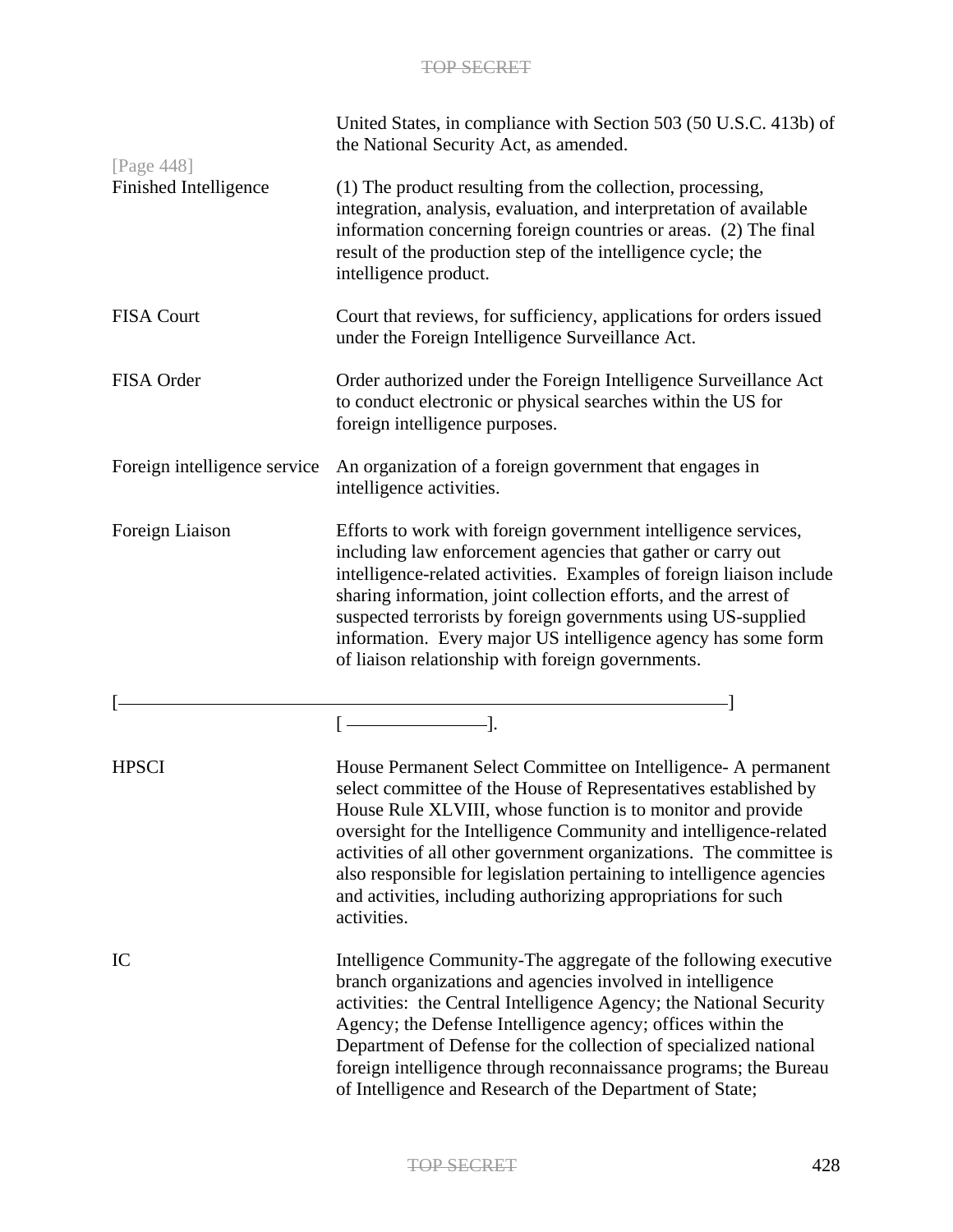|                          | intelligence elements of the military services, the Federal Bureau<br>of Investigation, the Department of Treasury, and the Department<br>[page 449] of Energy; and staff elements of the Office of the<br>Director of Central Intelligence. <sup>1</sup>                                                                                                                                                                                                                                                                                                                                                                                                                                                            |
|--------------------------|----------------------------------------------------------------------------------------------------------------------------------------------------------------------------------------------------------------------------------------------------------------------------------------------------------------------------------------------------------------------------------------------------------------------------------------------------------------------------------------------------------------------------------------------------------------------------------------------------------------------------------------------------------------------------------------------------------------------|
| <b>IICT</b>              | Interagency Intelligence Committee on Terrorism                                                                                                                                                                                                                                                                                                                                                                                                                                                                                                                                                                                                                                                                      |
|                          |                                                                                                                                                                                                                                                                                                                                                                                                                                                                                                                                                                                                                                                                                                                      |
| Intelligence             | (1) A body of evidence and the conclusions drawn therefrom<br>acquired and furnished in response to the known or perceived<br>requirements of customers; it is often derived from information<br>that is concealed or not intended to be available for use by the<br>acquirer. (2) A term used to refer collectively to the functions,<br>activities, or organizations that are involved in the process of<br>planning, gathering, and analyzing information of potential value<br>to decision-makers and to the production of intelligence as defined<br>above. (3) The product resulting from the collection, collation,<br>evaluation, analysis, integration, and interpretation of all collected<br>information. |
| Intelligence assessment  | A category of intelligence production that encompasses most<br>analytical studies dealing with subjects of policy significance,<br>thorough in its treatment of subject matter $-$ as distinct from<br>building-block papers, research projects, and reference aids, but<br>unlike estimative intelligence need not attempt to project future<br>developments and their implications; usually coordinated within<br>the producing organization, but may not be coordinated with other<br>intelligence agencies.                                                                                                                                                                                                      |
| Intelligence report      | (1) A product of the production step of the intelligence cycle;<br>(2) Military Usage-A specific report of information, usually on a<br>single item, made at any level of command in tactical operations<br>and disseminated as rapidly as possible in keeping with the<br>timeliness of the information.                                                                                                                                                                                                                                                                                                                                                                                                            |
| Intelligence requirement | Any subject, general or specific, upon which there is a need for the<br>collection of intelligence information or the production of<br>intelligence.                                                                                                                                                                                                                                                                                                                                                                                                                                                                                                                                                                 |
| International terrorism  | Terrorist acts that transcend national boundaries in their conduct or<br>purpose, the nationalities of the victims, or the resolution of the<br>incident. Such an act is usually designed to attract wide publicity                                                                                                                                                                                                                                                                                                                                                                                                                                                                                                  |

<sup>&</sup>lt;sup>1</sup> Pursuant to Title I, Section 105, of the Intelligence Authorization Act for Fiscal Year 2002, the United States Coast Guard has been included as an element of the Intelligence Community.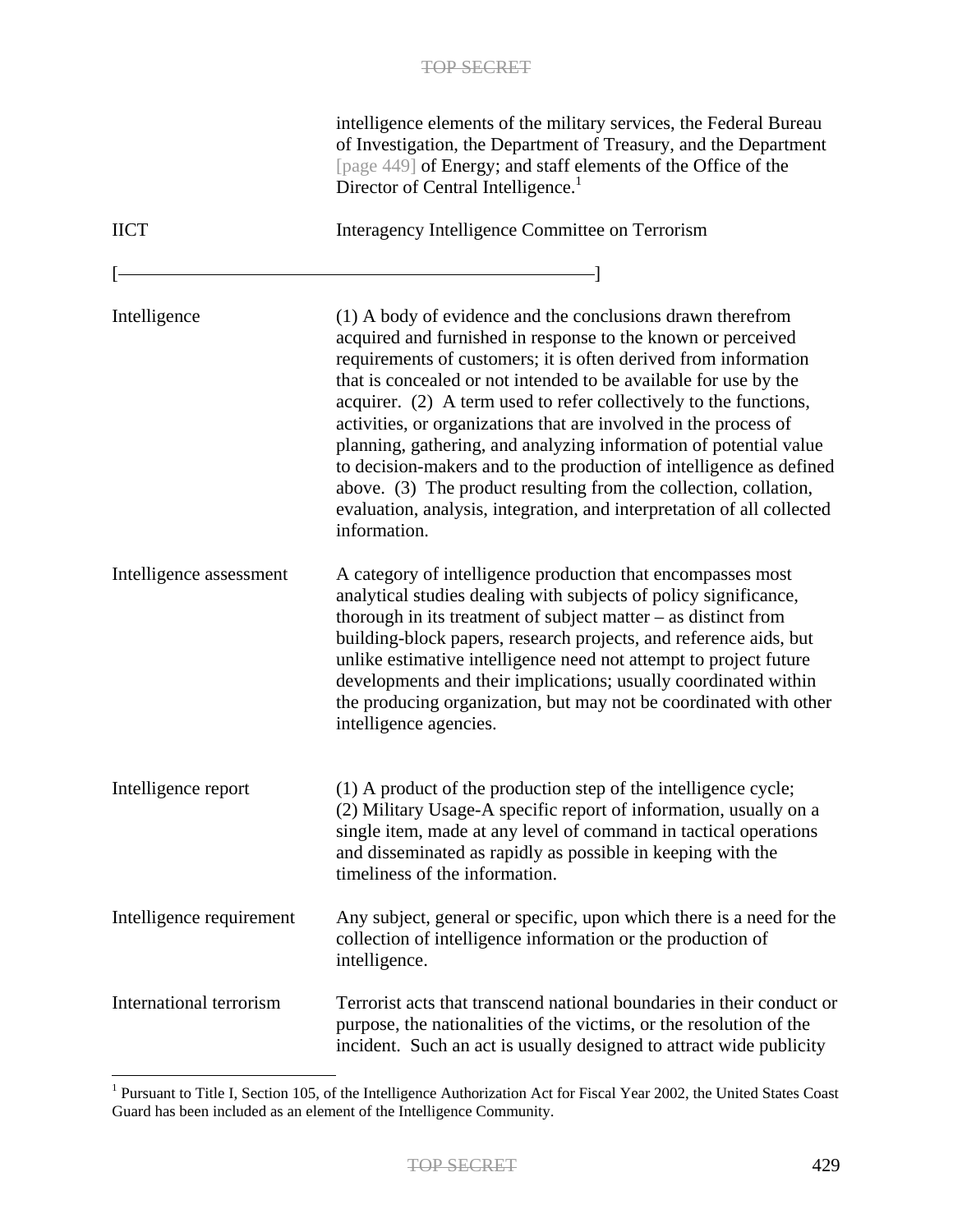|                       | [page 450] to focus attention on the existence, cause, or demands<br>of the perpetrators.                                                                                                                                                                                                                                                                                                                                                                                                  |
|-----------------------|--------------------------------------------------------------------------------------------------------------------------------------------------------------------------------------------------------------------------------------------------------------------------------------------------------------------------------------------------------------------------------------------------------------------------------------------------------------------------------------------|
| <b>IOS</b>            | FBI's Intelligence Operations Specialists- Specialists conduct case<br>specific (tactical) research.                                                                                                                                                                                                                                                                                                                                                                                       |
| <b>IRS</b>            | FBI's Intelligence Research Specialist-Specialists conduct long<br>term (strategic) research.                                                                                                                                                                                                                                                                                                                                                                                              |
|                       | -1.                                                                                                                                                                                                                                                                                                                                                                                                                                                                                        |
| JITF-CT               | DIA's Joint Intelligence Task Force - Combating Terrorism                                                                                                                                                                                                                                                                                                                                                                                                                                  |
| <b>JSOC</b>           | Military's Joint Special Operations Command                                                                                                                                                                                                                                                                                                                                                                                                                                                |
| <b>JTTF</b>           | FBI's Joint Terrorism Task Force                                                                                                                                                                                                                                                                                                                                                                                                                                                           |
| <b>LEGAT</b>          | FBI's Legal Attaché in foreign countries                                                                                                                                                                                                                                                                                                                                                                                                                                                   |
| Manila (Bojinka) Plot | A Ramzi Yousef plot to blow up 12 airliners over the Pacific<br>Ocean and to crash a plane into the CIA Headquarters (1995)                                                                                                                                                                                                                                                                                                                                                                |
| $MI-5$                | Britain's internal security service (BSS).                                                                                                                                                                                                                                                                                                                                                                                                                                                 |
|                       |                                                                                                                                                                                                                                                                                                                                                                                                                                                                                            |
| <b>NGO</b>            | Non-Governmental Organization                                                                                                                                                                                                                                                                                                                                                                                                                                                              |
| <b>NIC</b>            | National Intelligence Council, comprised of the National<br>Intelligence Officers (NIOs), their staff, and an analytic group.<br>The NIOs support the DCI by producing national intelligence<br>estimates and other interagency assessments and by advising him<br>on the intelligence needs of policymakers.                                                                                                                                                                              |
| <b>NID</b>            | National Intelligence Daily – An Intelligence Community<br>produced digest of current intelligence drafted six times a week for<br>senior government officials. (Replaced by the SEIB)                                                                                                                                                                                                                                                                                                     |
| <b>NIE</b>            | National Intelligence Estimate: (1) A thorough assessment of a<br>situation in a foreign environment relevant to the formulation of<br>foreign, economic, and national security policy, that projects<br>probable future courses of action and developments, and is<br>structured to illuminate differences of view within the Intelligence<br>Community; it is issued by the DCI with the advice of the National<br>Foreign Intelligence Board; (2) a strategic estimate of capabilities, |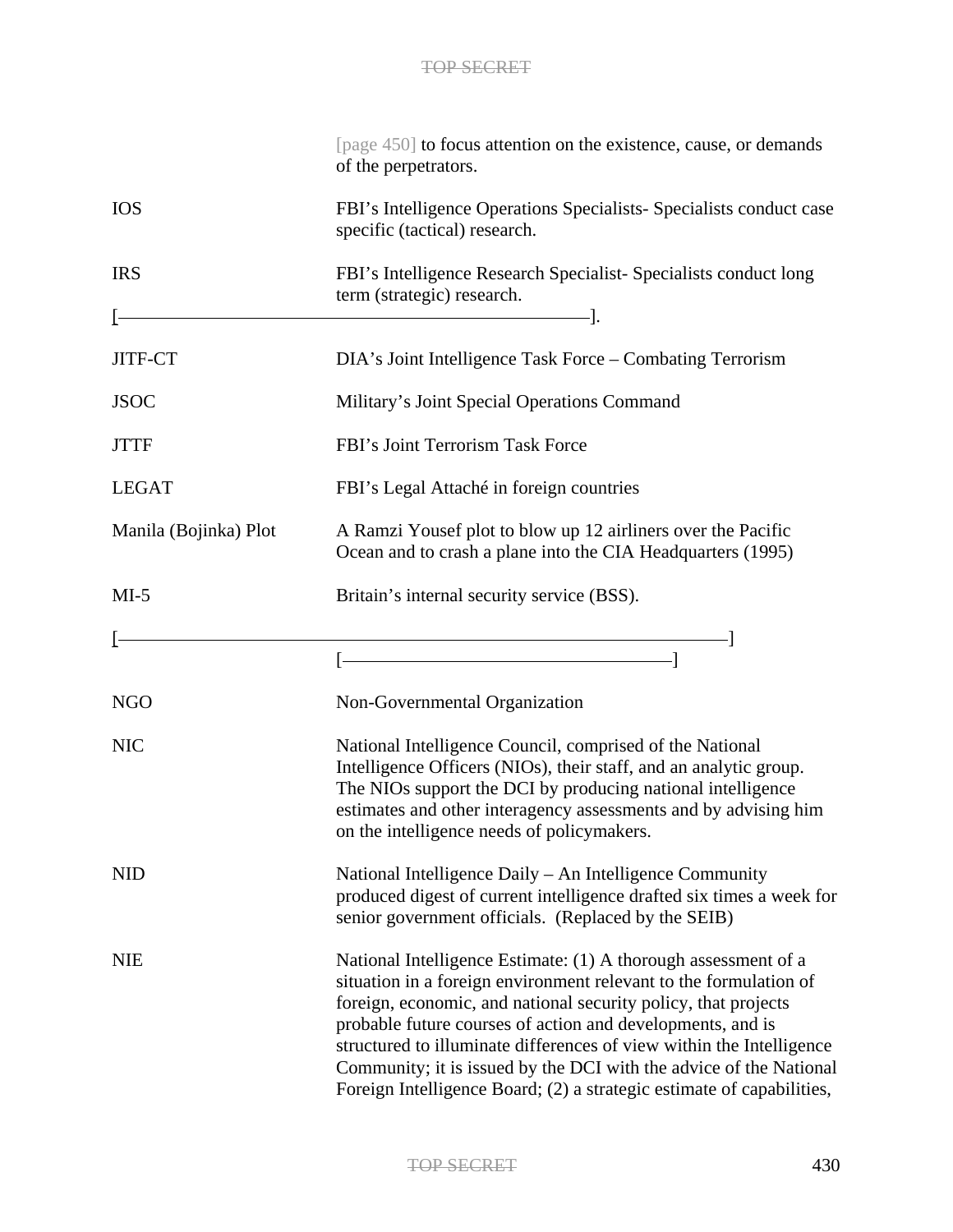|             | [page 451] vulnerabilities, produced at the national level as a<br>composite of the views of the Intelligence Community.                                                                                                                                                                                                                                                                                                                                                                                                                                                                                                                   |
|-------------|--------------------------------------------------------------------------------------------------------------------------------------------------------------------------------------------------------------------------------------------------------------------------------------------------------------------------------------------------------------------------------------------------------------------------------------------------------------------------------------------------------------------------------------------------------------------------------------------------------------------------------------------|
| <b>NIMA</b> | National Imagery and Mapping Agency, an Intelligence<br>Community agency.                                                                                                                                                                                                                                                                                                                                                                                                                                                                                                                                                                  |
| <b>NIO</b>  | The senior staff officer of the DCI for an assigned area of<br>functional or geographic responsibility. The NIO manages<br>estimative and interagency intelligence production on behalf of the<br>DCI; he is the principal point of contact between the DCI and<br>intelligence consumers below the cabinet level and is a primary<br>source of national-level substantive guidance to intelligence<br>Community planners, collectors, and resource managers.                                                                                                                                                                              |
| <b>NFIP</b> | National Foreign Intelligence Program                                                                                                                                                                                                                                                                                                                                                                                                                                                                                                                                                                                                      |
| <b>NRO</b>  | National Reconnaissance Office, an Intelligence Community<br>agency.                                                                                                                                                                                                                                                                                                                                                                                                                                                                                                                                                                       |
| <b>NSA</b>  | National Security Agency, the Intelligence Community agency<br>responsible for centralized coordination, direction, and<br>performance of highly specialized technical functions in support of<br>US Government activities to protect US communications and<br>produce foreign intelligence information. It coordinates, directs,<br>and performs all cryptologic functions for the US Government;<br>collects, processes, and disseminates SIGINT information for<br>DoD, national foreign intelligence, and counterintelligence<br>purposes; and is the national executive agent for classified<br>communications and computer security. |
| <b>NSD</b>  | <b>National Security Directive</b>                                                                                                                                                                                                                                                                                                                                                                                                                                                                                                                                                                                                         |
| <b>NSC</b>  | <b>National Security Council</b>                                                                                                                                                                                                                                                                                                                                                                                                                                                                                                                                                                                                           |
| <b>NSLU</b> | FBI National Security Law Unit                                                                                                                                                                                                                                                                                                                                                                                                                                                                                                                                                                                                             |
| <b>OIPR</b> | Office of Intelligence Policy Review, Department of Justice                                                                                                                                                                                                                                                                                                                                                                                                                                                                                                                                                                                |
| <b>OMB</b>  | Office of Management and Budget                                                                                                                                                                                                                                                                                                                                                                                                                                                                                                                                                                                                            |
| <b>PDB</b>  | President's Daily Brief (Prepared by CIA for President and very<br>small number of other senior officials)                                                                                                                                                                                                                                                                                                                                                                                                                                                                                                                                 |
| <b>PDD</b>  | <b>Presidential Decision Directive</b>                                                                                                                                                                                                                                                                                                                                                                                                                                                                                                                                                                                                     |
| [Page 452]  |                                                                                                                                                                                                                                                                                                                                                                                                                                                                                                                                                                                                                                            |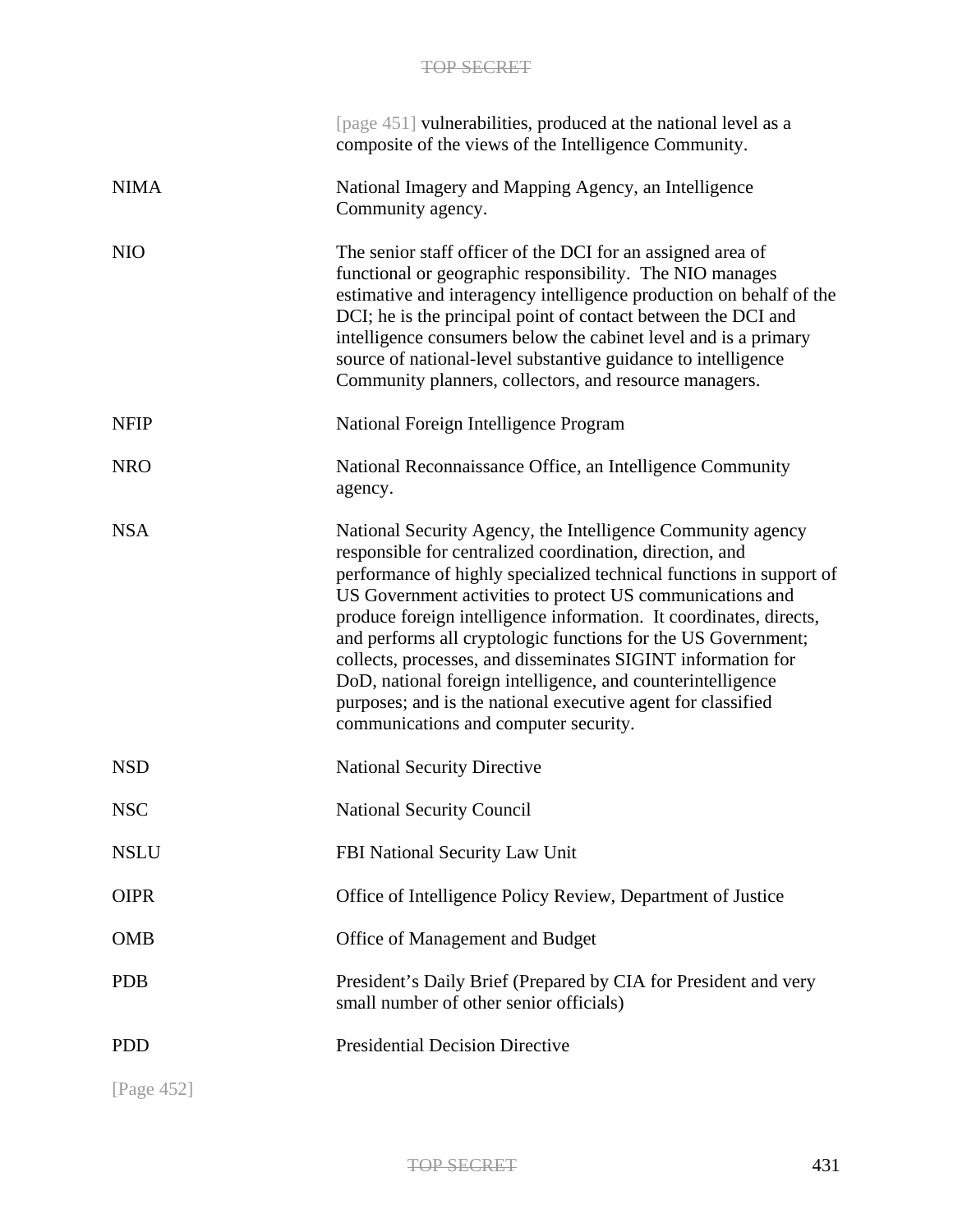| <b>PENTTBOMB</b> | FBI investigation of September 11 WTC & Pentagon attacks                                                                                                                                                                                                                                                                                                                                                                                                                                                                  |
|------------------|---------------------------------------------------------------------------------------------------------------------------------------------------------------------------------------------------------------------------------------------------------------------------------------------------------------------------------------------------------------------------------------------------------------------------------------------------------------------------------------------------------------------------|
| <b>PFIAB</b>     | President's Foreign Intelligence Advisory Board-A body<br>consisting of senior non-government members appointed by, and<br>reporting directly to, the President, empowered to assess the<br>quality, quantity, and adequacy of intelligence collection, of<br>analysis and estimates, or counterintelligence, and other<br>intelligence activities with a view toward increasing the<br>effectiveness of the national intelligence effort; specific duties and<br>responsibilities are outlined in Executive Order 12331. |
| Phoenix EC       | Electronic communication of July 2001 from the FBI's Phoenix<br>field office to FBI Headquarters expressing concern about an<br>increase in the number of Middle Eastern men enrolled in civil<br>aviation training (also referred to as the Phoenix Memo).                                                                                                                                                                                                                                                               |
| Raw Intelligence | A colloquial term meaning collected intelligence information that<br>has not yet been converted into finished intelligence.                                                                                                                                                                                                                                                                                                                                                                                               |
| <b>RFU</b>       | FBI's Radical Fundamentalist Unit                                                                                                                                                                                                                                                                                                                                                                                                                                                                                         |
| <b>SA</b>        | Special Agent                                                                                                                                                                                                                                                                                                                                                                                                                                                                                                             |
| <b>SAC</b>       | Special Agent in Charge                                                                                                                                                                                                                                                                                                                                                                                                                                                                                                   |
| <b>SEIB</b>      | Senior Executive Intelligence Brief (CIA intelligence summary for<br>senior USG officials; replaced the NID, see above.)                                                                                                                                                                                                                                                                                                                                                                                                  |
| <b>SIGINT</b>    | Signals intelligence-Intelligence information derived from signals<br>intercept comprising, either individually or in combination, all<br>communications intelligence, electronic intelligence, and foreign<br>instrument signals intelligence, however, transmitted.                                                                                                                                                                                                                                                     |
| <b>SIOC</b>      | FBI's Strategic Information Operations Center                                                                                                                                                                                                                                                                                                                                                                                                                                                                             |
| <b>SOIC</b>      | Senior Officials of the Intelligence Community-The heads of the<br>organizations comprising the Intelligence Community or their<br>designated representatives.                                                                                                                                                                                                                                                                                                                                                            |
| <b>SRTD</b>      | Signals Research and Target Development, a NSA function                                                                                                                                                                                                                                                                                                                                                                                                                                                                   |
| <b>SSA</b>       | <b>Supervisory Special Agent</b>                                                                                                                                                                                                                                                                                                                                                                                                                                                                                          |
| <b>SSCI</b>      | Senate Select Committee on Intelligence - A select committee of<br>the Senate established by Senate Resolution 400, 94 <sup>th</sup> Congress, 2 <sup>nd</sup><br>Session (1976), whose function is to monitor and provide oversight                                                                                                                                                                                                                                                                                      |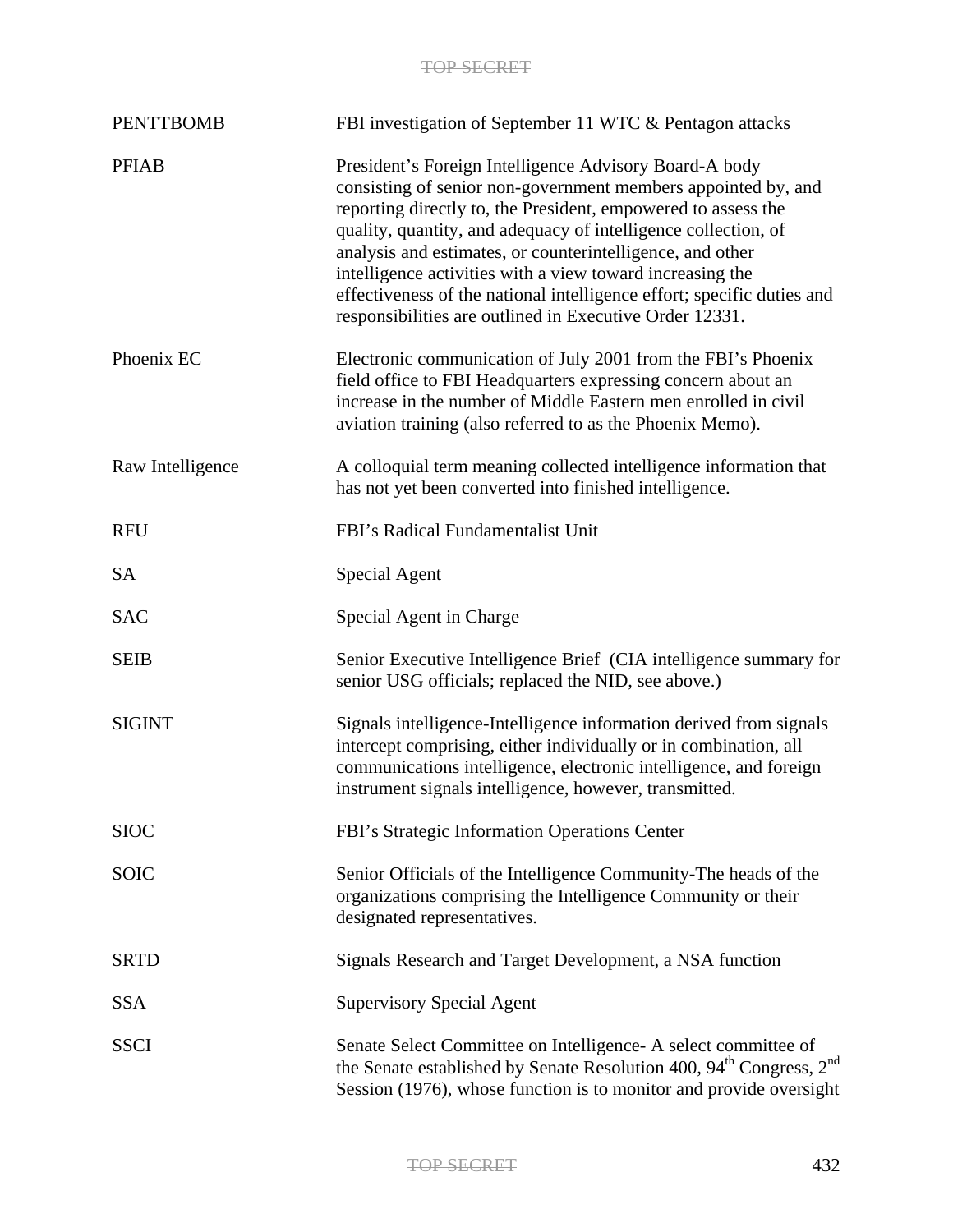|                        | [page 453] over the Intelligence Community and intelligence-<br>related activities of all other government organizations; the<br>Committee is also responsible for legislation pertaining to<br>intelligence agencies and activities, including authorizing<br>appropriations for such activities. |
|------------------------|----------------------------------------------------------------------------------------------------------------------------------------------------------------------------------------------------------------------------------------------------------------------------------------------------|
| Strategic intelligence | Intelligence required for the formulation of policy and military<br>plans at national and international levels; it differs primarily from<br>tactical intelligence in level of use, but may also vary in scope and<br>detail.                                                                      |
| Tactical intelligence  | Intelligence produced in support of military, intelligence, or other<br>operations, or that relates to the specific time, date, nature, and<br>other details of events.                                                                                                                            |
| Title III Order        | Order issued by a court pursuant to the provisions of Title III of the<br>Omnibus Crime Control and Safe Streets Act of 1968, Public Law<br>90-351 (June 19, 1968), as amended, authorizing the interception<br>of oral, wire, and/or electronic communication.                                    |
| <b>UAV</b>             | <b>Unmanned Aerial Vehicle</b>                                                                                                                                                                                                                                                                     |
| <b>UBLU</b>            | FBI's Usama bin Ladin Unit                                                                                                                                                                                                                                                                         |
| <b>USSID</b>           | United States Signals Intelligence Directive                                                                                                                                                                                                                                                       |
| Volunteer              | Persons who, on their own initiative, make contact with a<br>government representative and volunteer information and/or<br>request political asylum.                                                                                                                                               |
| <b>WTC</b>             | <b>World Trade Center</b>                                                                                                                                                                                                                                                                          |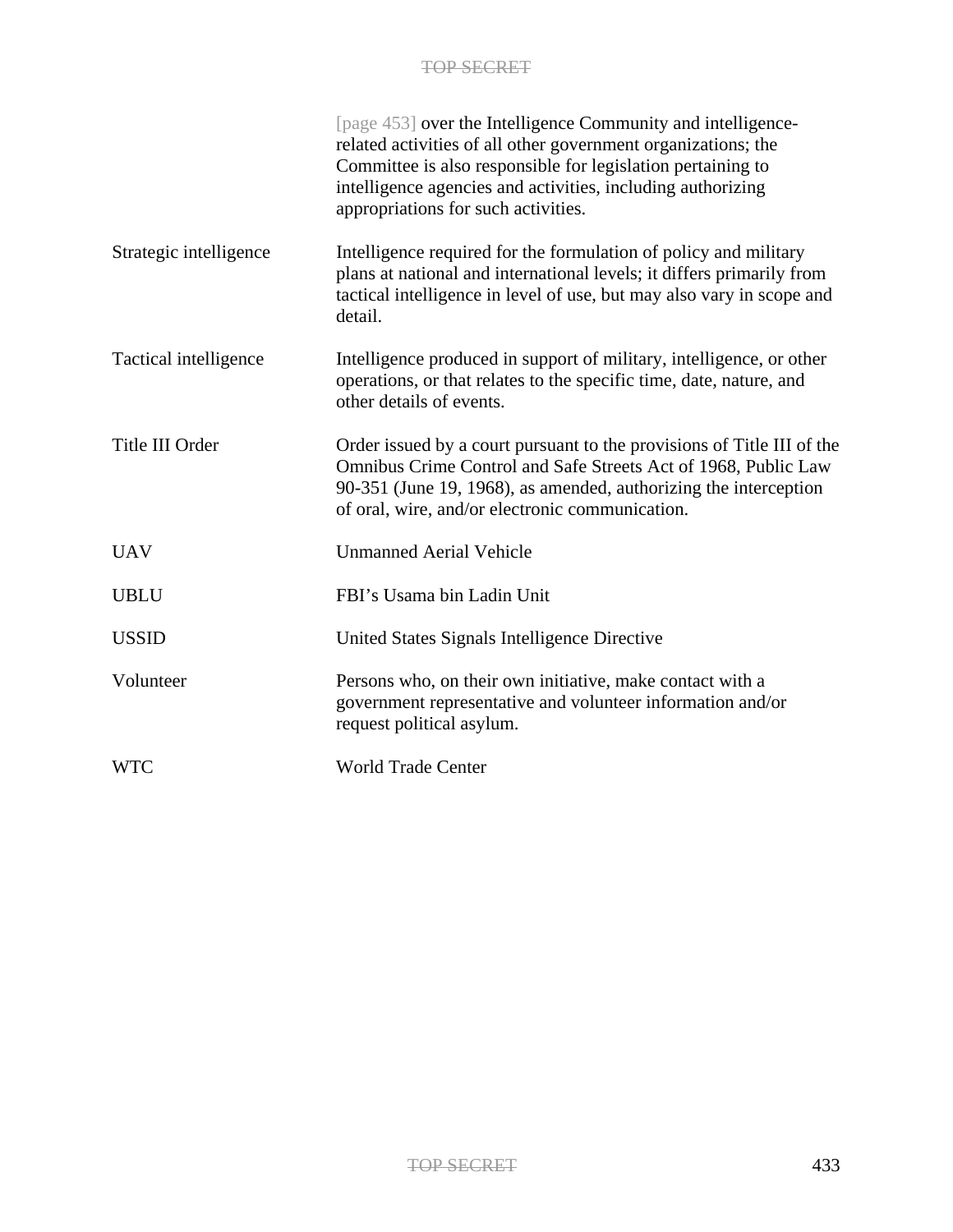[Page 454]

# **KEY NAMES**

| <b>Mohamed Yousef</b><br>Mohamed Alqusaidi | Marwan al-Shehhi's brother                                                                                                                                             |
|--------------------------------------------|------------------------------------------------------------------------------------------------------------------------------------------------------------------------|
| Muhammed Atif                              | Bin Ladin's lieutenant                                                                                                                                                 |
|                                            |                                                                                                                                                                        |
|                                            |                                                                                                                                                                        |
|                                            |                                                                                                                                                                        |
| Usama Bin Ladin                            | Leader of al-Qa'ida and promoter of terrorist attacks against US                                                                                                       |
| Imad Mugniyah                              | Hizbollah Leader                                                                                                                                                       |
| Khalid Shaykh Mohammad                     | Bin Ladin Lieutenant; believed to be the mastermind of the<br>September 11 <sup>th</sup> attacks (AKA Mukhtar or "the Brain")                                          |
| Mohamed al-Owhali                          | Passenger in truck bomb that jumped out of the bomb laden<br>vehicle before it crashed into the American embassy in Kenya                                              |
| Al-Qa'ida                                  | Terrorist organization led by Usama bin Ladin. Translates as "the<br>Base"                                                                                             |
| Omar Abd al-Rahman                         | <b>Blind Sheikh</b>                                                                                                                                                    |
| <b>Ahmed Ressam</b>                        | Convicted terrorist who tried to cross into the United States from<br>Canada with explosives intending to target Los Angeles<br>International Airport in December 1999 |
| Ramzi Yousef                               | Organizer of the 1993 bombing of the World Trade Center                                                                                                                |
| Ayman Zawarhari                            | <b>Bin Ladin lieutenant</b>                                                                                                                                            |
| Abu Zubaydah                               | Bin Ladin Lieutenant captured in March 2002                                                                                                                            |